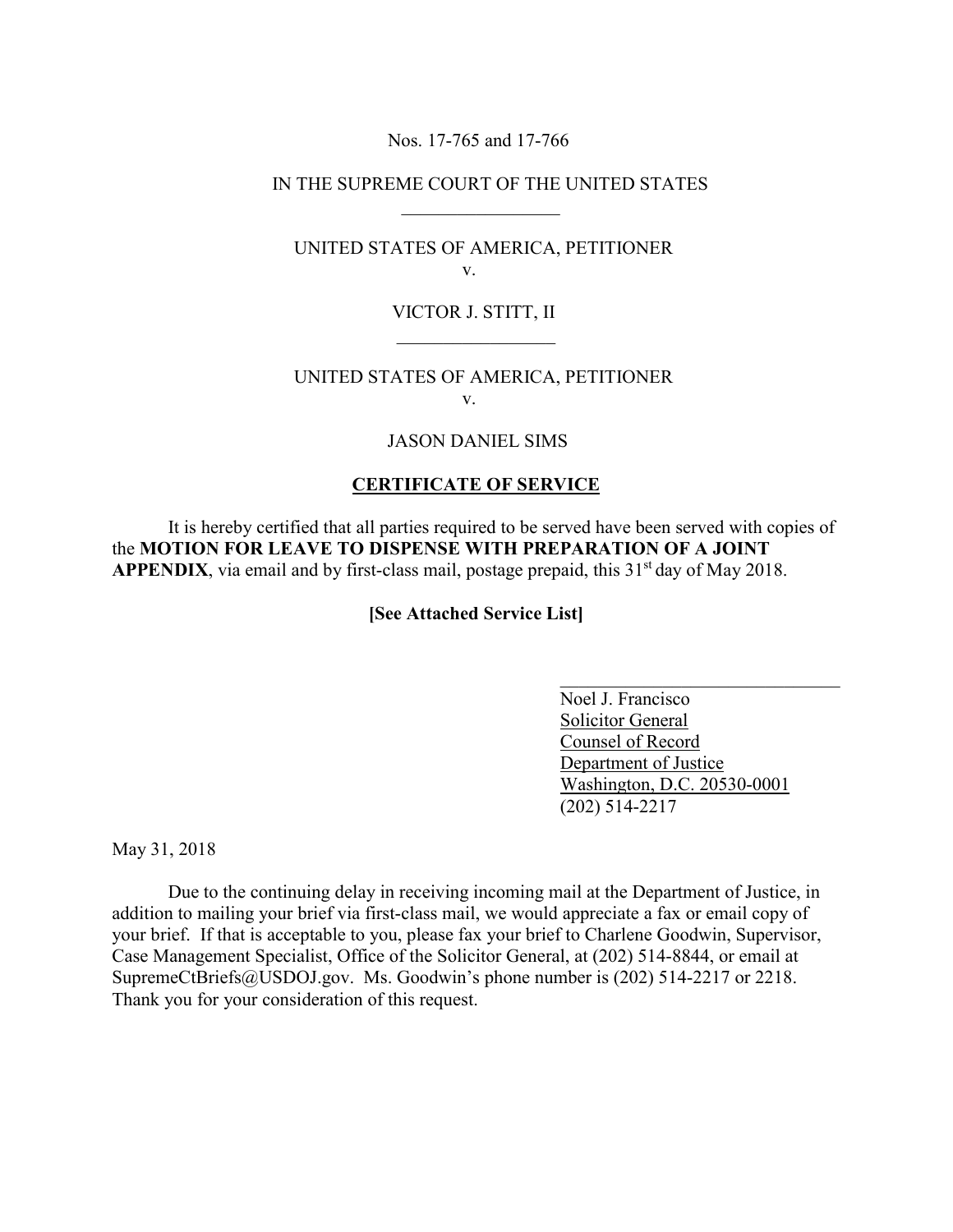17-0765 USA VICTOR J. STITT, II

> TIMOTHY C. IVEY OFFICE OF THE FEDERAL PUBLIC DEFENDER 1660 W. 2ND STREET SUITE 750 CLEVELAND, OH 44113 216-522-4856 TIMOTHY\_IVEY@FD.ORG 216-522-4321(Fax)

KENT S. SCHEIDEGGER CRIMINAL JUSTICE LEGAL FOUNDATION 2131 L STREET SACRAMENTO, CA 95816 916-446-0345 KENT.SCHEIDEGGER@CJLF.ORG